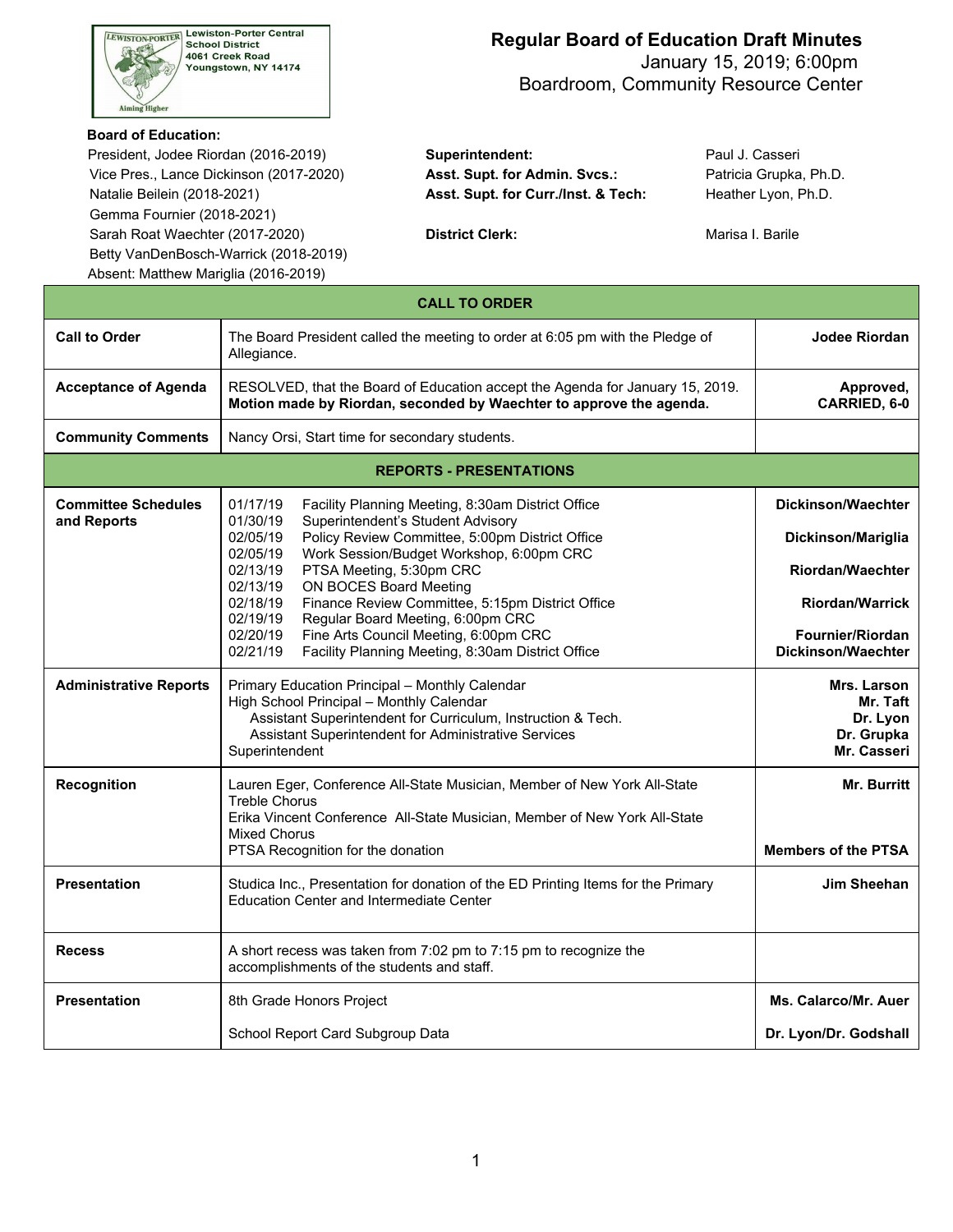EWISTON-PORTER Lewiston-Porter Central<br>School District<br>4061 Creek Road<br>Youngstown, NY 14174

Aiming Higher

# **Regular Board of Education Draft Minutes**

 January 15, 2019; 6:00pm Boardroom, Community Resource Center

| <b>DISTRICT OPERATIONS</b>                                  |                                                                                                                                                                                                                                                                                                                                                        |                                                                               |  |  |
|-------------------------------------------------------------|--------------------------------------------------------------------------------------------------------------------------------------------------------------------------------------------------------------------------------------------------------------------------------------------------------------------------------------------------------|-------------------------------------------------------------------------------|--|--|
| <b>Minutes</b>                                              | <b>RESOLVED, that the Board of Education approve the Minutes from the December</b><br>18, 2018 Regular Board Meeting, as submitted by the District Clerk.<br>Motion made by Riordan, seconded by Beilein to approve M-1.                                                                                                                               | M-1<br>Approved,<br><b>CARRIED, 6-0</b>                                       |  |  |
| <b>Minutes</b>                                              | <b>RESOLVED</b> , that the Board of Education approve the Minutes from the January 8,<br>2019 Work Session/Regular Board Meeting, as submitted by the District Clerk.<br>Motion made by Riordan, seconded by Dickinson to approve M-2.                                                                                                                 | M-2<br>Approved,<br><b>CARRIED, 6-0</b>                                       |  |  |
| <b>Consent Agenda</b><br>for Financial<br><b>Operations</b> | <b>RESOLVED, that the Board of Education approve the following, Items NF-1</b><br>through NF-4, in the financial consent agenda as submitted by the Administration:<br><b>Budget Status Reports</b><br><b>Treasurer's Report</b><br><b>Claims</b><br><b>Transfer History</b><br>Motion made by Riordan, seconded by Dickinson to approve NF-1 to NF-4. | <b>NF-1</b><br>$NF-2$<br>$NF-3$<br>$NF-4$<br>Approved,<br><b>CARRIED, 6-0</b> |  |  |
| <b>OLD BUSINESS</b>                                         |                                                                                                                                                                                                                                                                                                                                                        |                                                                               |  |  |
| <b>No old Business</b>                                      |                                                                                                                                                                                                                                                                                                                                                        |                                                                               |  |  |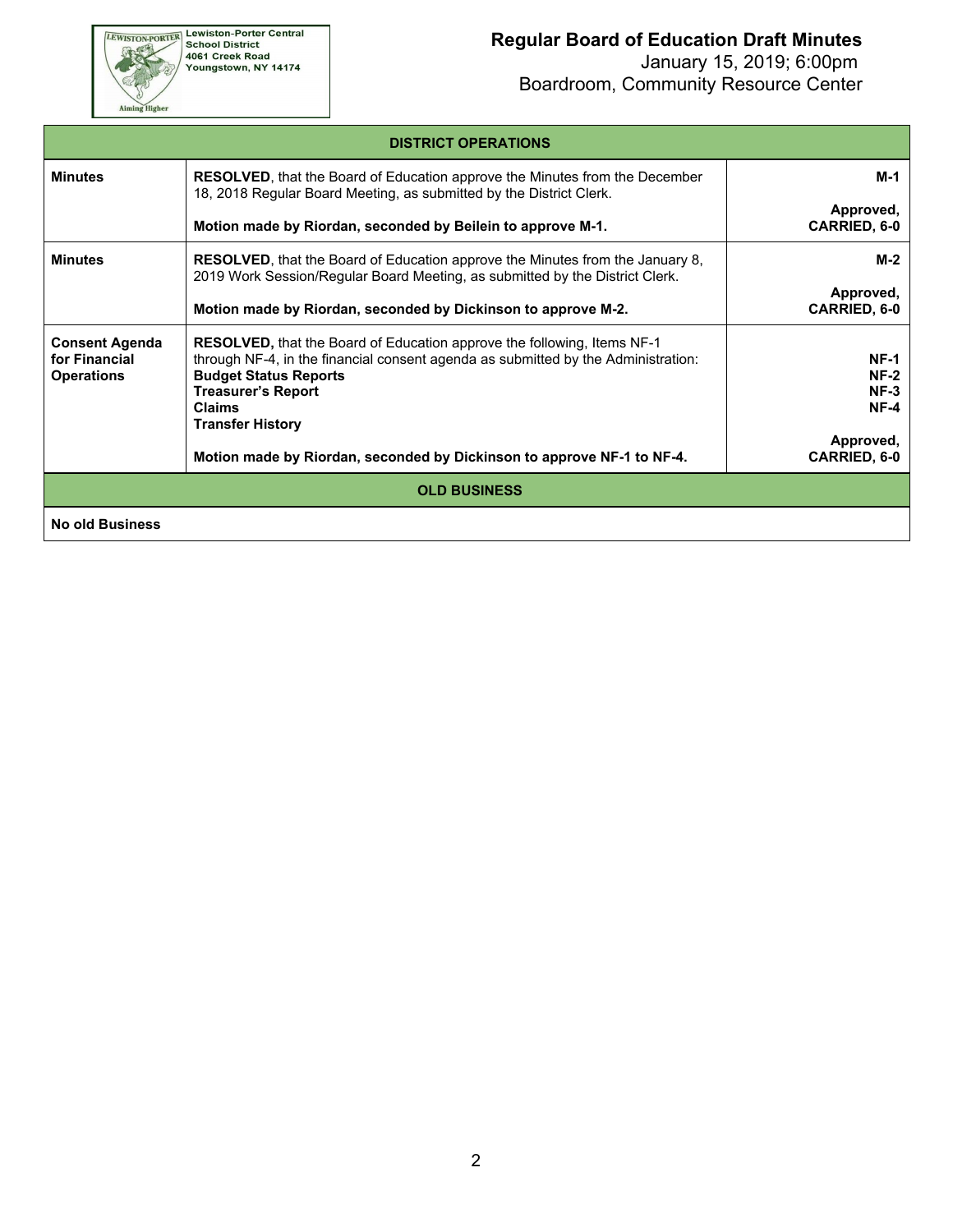January 15, 2019; 6:00pm Boardroom, Community Resource Center

| <b>NEW BUSINESS - ADMINISTRATION</b>                                                          |                                                                                                                                                                                                                                                                                                                                                                                                                                                                                                                                                                                                                                                                                                                                                                                                                                                                                                                          |                                                 |  |  |
|-----------------------------------------------------------------------------------------------|--------------------------------------------------------------------------------------------------------------------------------------------------------------------------------------------------------------------------------------------------------------------------------------------------------------------------------------------------------------------------------------------------------------------------------------------------------------------------------------------------------------------------------------------------------------------------------------------------------------------------------------------------------------------------------------------------------------------------------------------------------------------------------------------------------------------------------------------------------------------------------------------------------------------------|-------------------------------------------------|--|--|
| <b>Policy Approval</b>                                                                        | RESOLVED, that the Lewiston-Porter Board of Education waive a second reading,<br>as allowed in Board Policy #1410, and approve the following policies;<br>Policy 5110, Budget Planning and Development<br>Policy 5120, School District Budget Hearing<br>Policy 5130, Budget Adoption<br>Policy 5140, Administration of the Budget<br>Policy 5150, Contingency Budget<br>Motion made by Riordan, seconded by Waechter to approve NA-1.                                                                                                                                                                                                                                                                                                                                                                                                                                                                                   | <b>NA-1</b><br>Approved,<br>CARRIED, 6-0        |  |  |
| Approval of the<br>2019-2020 Budget<br>Calendar                                               | RESOLVED, that the Lewiston-Porter Board of Education approve the 2019-2020<br>Budget Calendar, as recommended by the Assistant Superintendent for<br>Administrative Services.<br>Motion made by Riordan, seconded by Waechter to approve NA-2.                                                                                                                                                                                                                                                                                                                                                                                                                                                                                                                                                                                                                                                                          | <b>NA-2</b><br>Approved,<br>CARRIED, 6-0        |  |  |
| Approval for the<br>Designation of the<br><b>Official</b><br><b>Newspaper</b>                 | RESOLVED, that the Lewiston-Porter Board of Education approve the Buffalo<br>Business First be designated as an official publication of the District for legal<br>notices for the remainder of 2018-19 school year.<br>Motion made by Riordan, seconded by Dickinson to approve NA-3.                                                                                                                                                                                                                                                                                                                                                                                                                                                                                                                                                                                                                                    | $NA-3$<br>Approved,<br>CARRIED, 6-0             |  |  |
| Approval of the<br><b>PTSA Donation</b>                                                       | RESOLVED, that the Lewiston-Porter Board of Education accept the PTSA<br>donation of \$31,500.00.<br>Motion made by Riordan, seconded by Warrick to approve NA-4.                                                                                                                                                                                                                                                                                                                                                                                                                                                                                                                                                                                                                                                                                                                                                        | <b>NA-4</b><br>Approved,<br>CARRIED, 6-0        |  |  |
| Approval of the<br><b>Toshiba Stem</b><br>Grant                                               | RESOLVED, that the Lewiston-Porter Board of Education accept the Stem Grant<br>for \$990.00 from Toshiba to purchase Ozobots at the Intermediate Education<br>Center.<br>Motion made by Riordan, seconded by Waechter to approve NA-5.                                                                                                                                                                                                                                                                                                                                                                                                                                                                                                                                                                                                                                                                                   | $NA-5$<br>Approved,<br>CARRIED, 6-0             |  |  |
| Approval of the<br><b>Studica Donation</b>                                                    | RESOLVED, that the Lewiston-Porter Board of Education accept the donation from<br>Studica Inc. for the 3D Printing Items (\$3028.45) for the Primary Education Center<br>and the Intermediate Education Center.<br>Motion made by Riordan, seconded by to Waechter approve NA-6.                                                                                                                                                                                                                                                                                                                                                                                                                                                                                                                                                                                                                                         | $NA-6$<br>Approved,<br>CARRIED, 6-0             |  |  |
| <b>Adoption of the</b><br><b>Records Retention</b><br>and Disposition<br><b>Schedule ED-1</b> | RESOLVED, that the Board of Education of Lewiston-Porter School District that<br>Records Retention and Disposition Schedule ED-1, issued pursuant to Article 57-A<br>of the Arts & Cultural Affairs Law, and containing legal minimum retention<br>periods for local government records, is hereby adopted for use by all officers in<br>legally disposing of valueless records listed therein.<br>FURTHER RESOLVED, that in accordance with Article 57-A: (a) only those<br>records will be disposed of that are described in Records Retention and<br>Disposition Schedule ED-1 after they have met the minimum retention periods<br>described therein; (b) only those records will be disposed of that do not<br>have sufficient administrative, fiscal, legal, or historical value to merit retention<br>beyond established legal minimum periods.<br>Motion made by Riordan, seconded by Dickinson to approve NA-7. | <b>NA-7</b><br>Approved,<br>CARRIED, 6-0        |  |  |
| Approval for<br><b>Document</b><br><b>Conversion and</b><br><b>Access Grant</b>               | RESOLVED, that the Board of Education of Lewiston-Porter School District does<br>hereby authorize application to New York State Archives for 2019-2020 Local<br>Government Records Management Improvement Fund individual services grant<br>under the Document Conversion and Access category for an amount not to exceed<br>\$75,000 and with no cost match required by the district.<br>Motion made by Riordan, seconded by Beilein to approve NA-8.                                                                                                                                                                                                                                                                                                                                                                                                                                                                   | <b>NA-8</b><br>Approved,<br><b>CARRIED, 6-0</b> |  |  |



EWISTON-PORTER Lewiston-Porter Central<br>School District<br>4061 Creek Road<br>Youngstown, NY 14174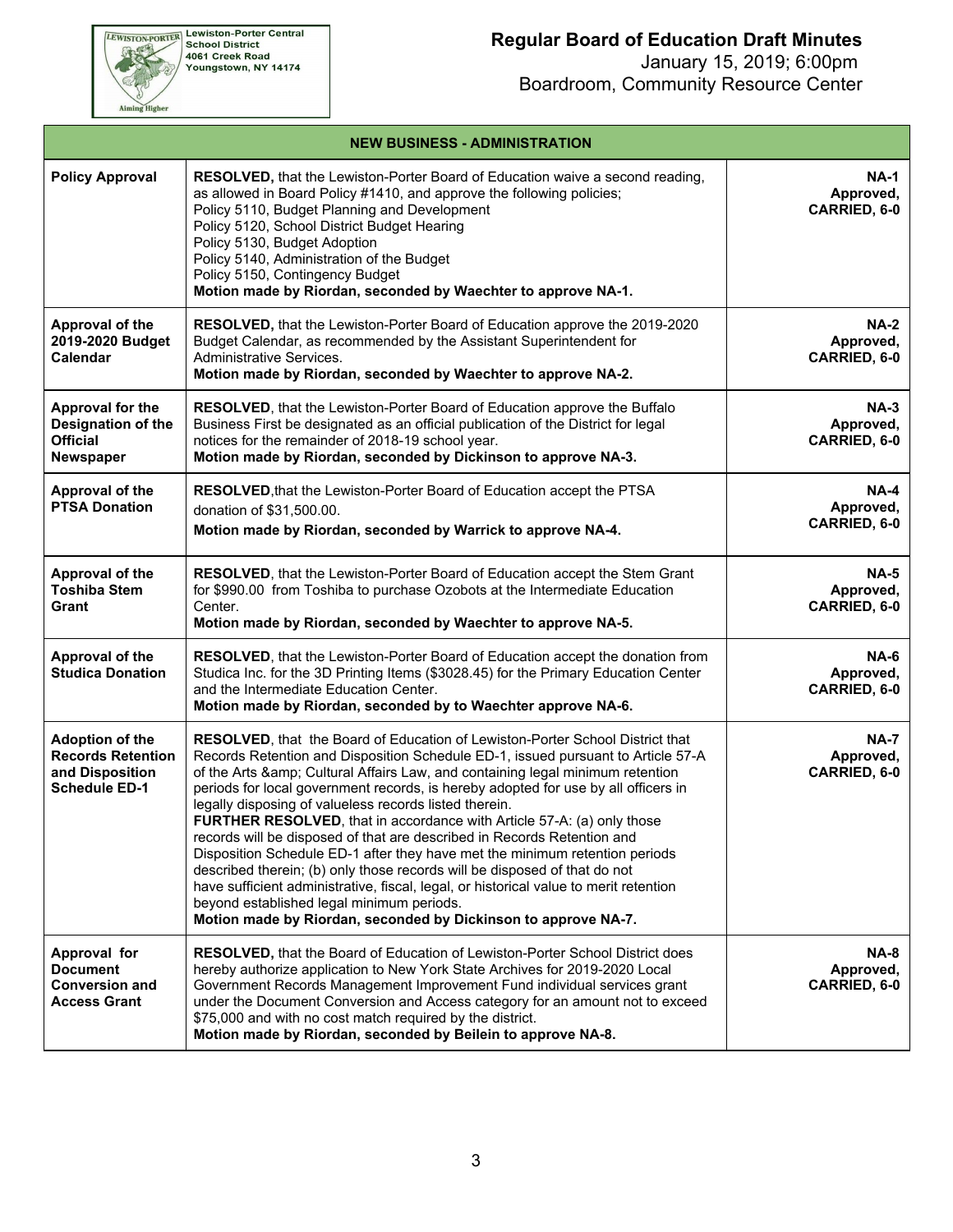

 January 15, 2019; 6:00pm Boardroom, Community Resource Center

| <b>PUPIL PERSONNEL</b>                                                          |                                                                                                                                                                                                                                                                                                                                                                                                                                                                                                                                    |                                            |  |  |
|---------------------------------------------------------------------------------|------------------------------------------------------------------------------------------------------------------------------------------------------------------------------------------------------------------------------------------------------------------------------------------------------------------------------------------------------------------------------------------------------------------------------------------------------------------------------------------------------------------------------------|--------------------------------------------|--|--|
| <b>Recommendations</b><br>for CSE Placement<br>and Amendments                   | RESOLVED, upon the recommendation of the Superintendent of Schools,<br>that the Board of Education accept the recommendations and amendments<br>of the Committee on Special Education for the November 16, 19, 20, 28, and<br>December 6, 7, 10, 11, 12, 13, 14, 17, 18, 19, 21, 2018 for the 2018-2019 school<br>year, and approve the authorization of funds to implement the special education<br>programs and services consistent with such recommendations.<br>Motion made by Riordan, seconded by Dickinson to approve NP-1. | $NP-1$<br>Approved,<br>CARRIED, 6-0        |  |  |
| <b>Recommendations</b><br>for CPSE<br><b>Placement and</b><br><b>Amendments</b> | <b>RESOLVED, upon the recommendation of the Superintendent of Schools,</b><br>that the Board of Education accept the recommendations and amendments<br>of the Committee on Preschool Special Education for the December 14, 2018 and<br>January 8, 2019 meeting for the 2018-2019 school year, and approve the<br>authorization of funds to implement the special education programs and services<br>consistent with such recommendations.<br>Motion made by Riordan, seconded by Dickinson to approve NP-2.                       | $NP-2$<br>Approved,<br><b>CARRIED, 6-0</b> |  |  |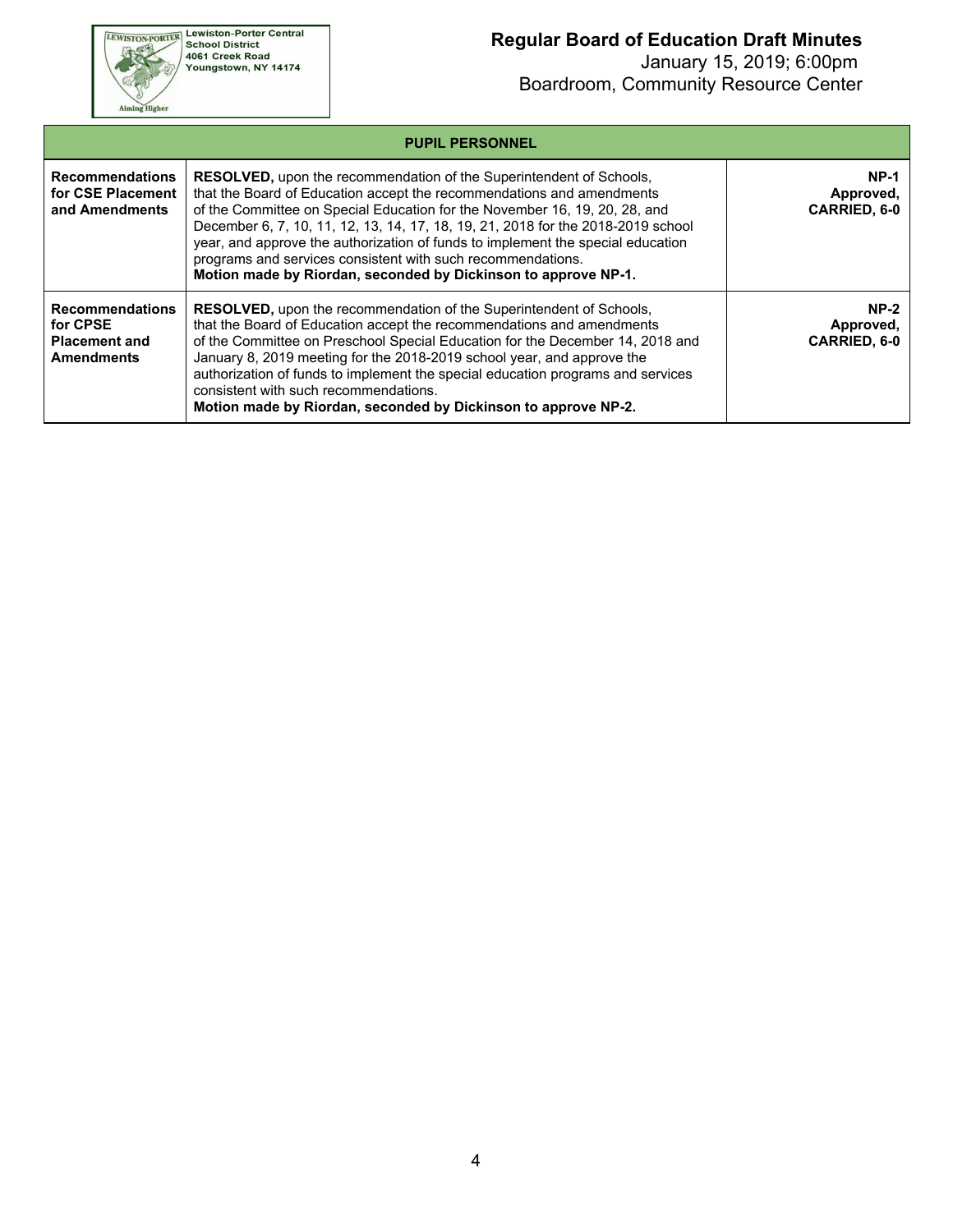

 January 15, 2019; 6:00pm Boardroom, Community Resource Center

|                                                       |                                                                                                                                                                                                                                                                                                                                                                                                                                              |                          |                 | <b>PERSONNEL - CONSENT AGENDA</b>          |               |                           |             |
|-------------------------------------------------------|----------------------------------------------------------------------------------------------------------------------------------------------------------------------------------------------------------------------------------------------------------------------------------------------------------------------------------------------------------------------------------------------------------------------------------------------|--------------------------|-----------------|--------------------------------------------|---------------|---------------------------|-------------|
|                                                       | Motion made by Riordan, seconded by Waechter to approve the Personnel<br>Consent Agenda combining items PRI, PRNI, PASI, PACC.                                                                                                                                                                                                                                                                                                               |                          |                 |                                            |               | Approved,<br>CARRIED, 6-0 |             |
| Resignations/<br><b>Rescissions -</b>                 | RESOLVED, upon the recommendation of the Superintendent of Schools, that<br>the Board of Education accept the consent agenda for resignations/rescissions.                                                                                                                                                                                                                                                                                   |                          |                 |                                            |               |                           |             |
|                                                       | <b>Name</b>                                                                                                                                                                                                                                                                                                                                                                                                                                  | <b>Date</b>              | <b>Position</b> |                                            | <b>Reason</b> |                           | <b>PRI</b>  |
| <b>Non-Instructional</b>                              | Amy Teal                                                                                                                                                                                                                                                                                                                                                                                                                                     | 1/4/19                   |                 | <b>MS Musical</b><br>Stage Manager         |               | Rescission                |             |
|                                                       |                                                                                                                                                                                                                                                                                                                                                                                                                                              |                          |                 |                                            |               |                           | <b>PRNI</b> |
| <b>Appointments -</b>                                 | RESOLVED, upon the recommendation of the Superintendent of Schools, that<br>the Board of Education accept the consent agenda for substitute appointments,<br>without benefits, except as required by law, to be utilized on an as needed basis<br>at the discretion of the Superintendent. Services shall be at-will and at the<br>pleasure of the Board of Education.<br><b>Position</b><br><b>Daily Rate</b><br><b>Name</b><br><b>Date</b> |                          |                 |                                            |               |                           |             |
| <b>Substitutes</b><br><b>Instructional</b>            | Amber Stainbrook                                                                                                                                                                                                                                                                                                                                                                                                                             | 1/02/19                  | Non-Certified   |                                            | \$85.00       |                           | <b>PASI</b> |
|                                                       | <b>Whitney Vantine</b>                                                                                                                                                                                                                                                                                                                                                                                                                       | 1/02/19                  | Certified       |                                            | \$97.00       |                           |             |
|                                                       |                                                                                                                                                                                                                                                                                                                                                                                                                                              |                          |                 |                                            |               |                           |             |
| <b>Appointments -</b>                                 | RESOLVED, upon the recommendation of the Superintendent of Schools, that<br><b>PACC</b><br>the Board of Education accept the consent agenda for Co-Curricular & Extra-<br>Curricular appointments.                                                                                                                                                                                                                                           |                          |                 |                                            |               |                           |             |
| <b>Co-Curricular &amp;</b><br><b>Extra-Curricular</b> | <b>Name</b>                                                                                                                                                                                                                                                                                                                                                                                                                                  | Appointment              |                 | <b>Stipend</b><br>Category/<br><b>Step</b> |               |                           |             |
|                                                       | Teri<br>Fallesen                                                                                                                                                                                                                                                                                                                                                                                                                             | Elem Art Club            |                 | $VII-1$                                    |               | \$1,011                   |             |
|                                                       | Jacey Diez                                                                                                                                                                                                                                                                                                                                                                                                                                   | MS Musical Stage Manager |                 | $VII-2$                                    | \$1,080       |                           |             |
|                                                       |                                                                                                                                                                                                                                                                                                                                                                                                                                              |                          |                 |                                            |               |                           |             |